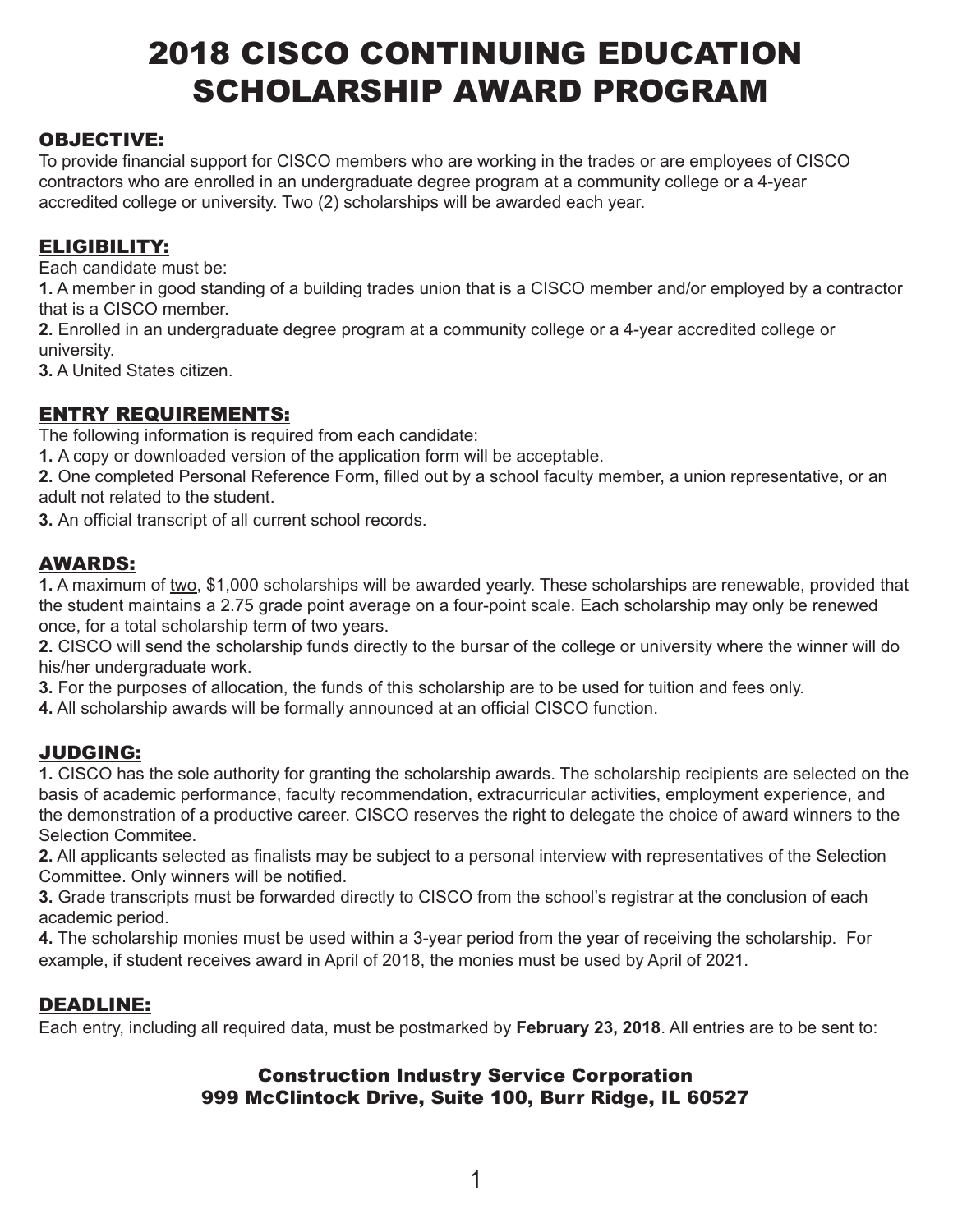## **Rules for Completing CISCO's 2018 Scholarship Application:**

**2-Year Scholarship - Continuing Education**

- **1.** Complete ALL sections of this application; type or print all responses.
- **2.** Use "N/A" if question does not apply.
- **3.** Appearance and completeness WILL BE CONSIDERED during evaluation.
- **4.** All sections must be completed in order for application to be considered.
- **5.** The application must be postmarked no later than **February 23, 2018**.

#### Personal:

| First                                                                                        | Middle | Last |       |     |
|----------------------------------------------------------------------------------------------|--------|------|-------|-----|
|                                                                                              |        |      |       |     |
| Home Address: Number & Street Cit                                                            | City   |      | State | Zip |
| Name of College Currently Attending: Name of College Currently Attending:                    |        |      |       |     |
|                                                                                              |        |      |       |     |
| Number & Street                                                                              | City   |      | State | Zip |
|                                                                                              |        |      |       |     |
|                                                                                              |        |      |       |     |
|                                                                                              |        |      |       |     |
| (This question must be answered or application will be considered void. Please list the name |        |      |       |     |

*of the Local Union or Construction Company. Also, list the Contractor Association if known.)*

#### Scholastic Information:

Provide names, cities and states of high schools and/or colleges you have attended.

| а. | <b>High School/College Attended</b> | <b>Years Attended</b> |
|----|-------------------------------------|-----------------------|
| D. |                                     |                       |
|    |                                     |                       |

In what program do you expect to get your college degree?<br>
In what program do you expect to get your college degree?

Classes currently enrolled in: \_\_\_\_\_\_\_\_\_\_\_\_\_\_\_\_\_\_\_\_\_\_\_\_\_\_\_\_\_\_\_\_\_\_\_\_\_\_\_\_\_\_\_\_\_\_\_\_\_\_\_\_\_\_\_\_\_\_\_\_\_\_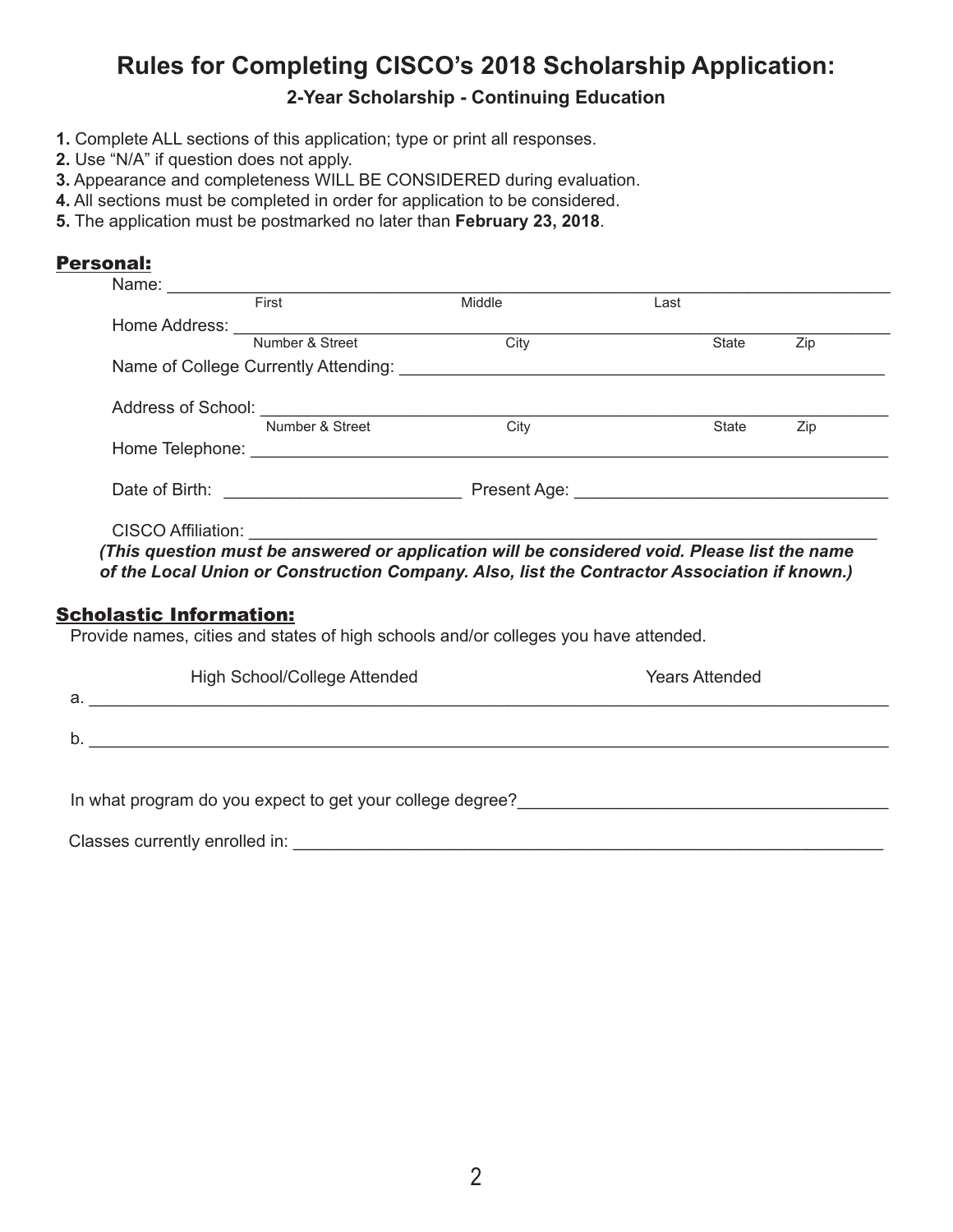## Employment Information:

List employment, briefly explaining duties and responsibilities.

|                                                                         | to<br><u> 1989 - John Stein, Amerikaansk kanton (</u> |
|-------------------------------------------------------------------------|-------------------------------------------------------|
|                                                                         |                                                       |
| Supervisor's Phone Number: Supervisor of the Supervisor's Phone Number: |                                                       |
| Salary: \$ per: MO / WK / HR                                            |                                                       |

Give a brief description of your duties and responsibilities at your current job in the space provided below.

## Additional Information:

*This section is a critical component of the application. Please answer the following questions. You may attach additional sheets of paper as needed.*

**1.** Why are you interested in your chosen field of study?

**2.** Summarize how your course work will influence your career objectives: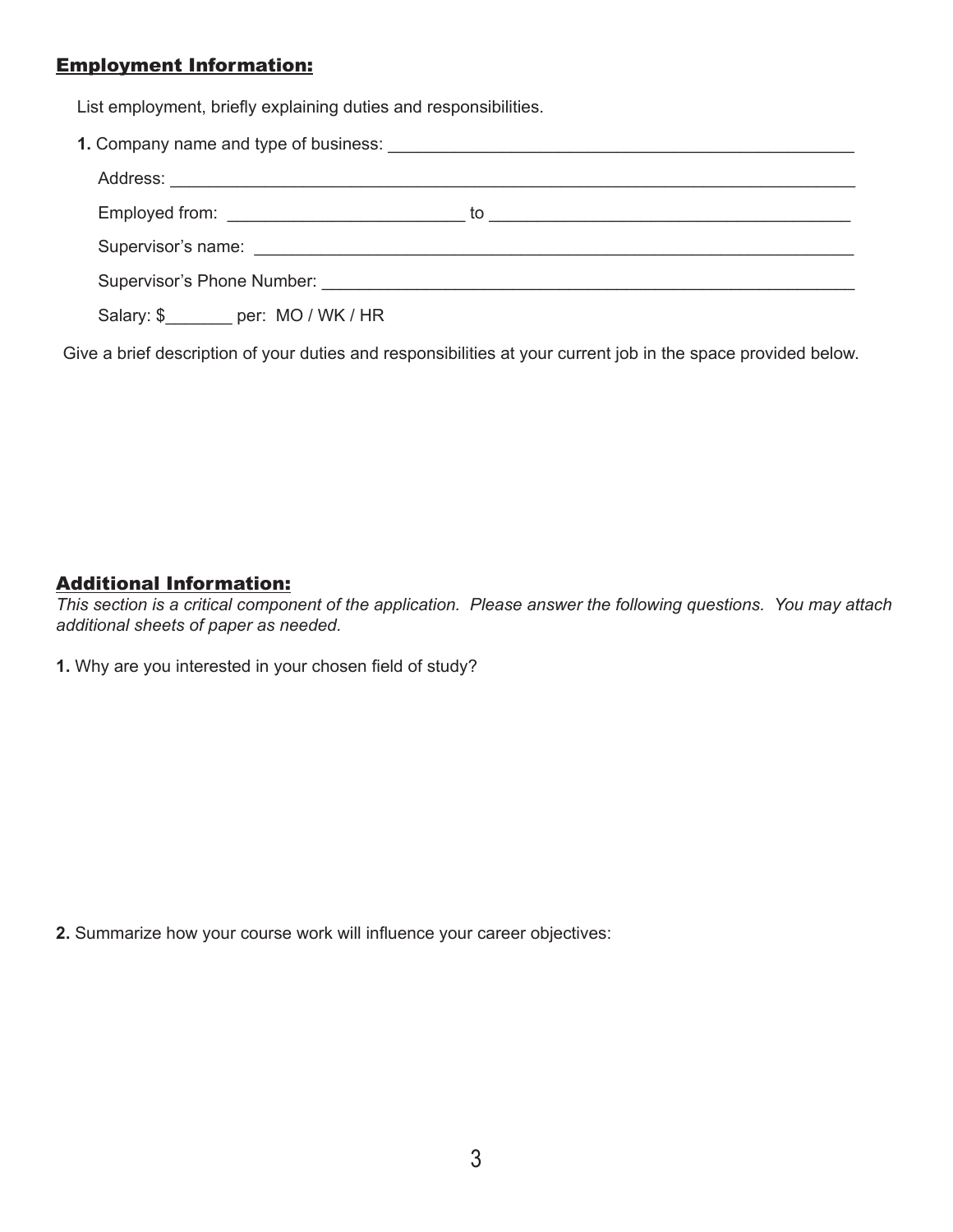**3.** Describe your most meaningful achievements and how they relate to your field of study and future goals:

"I agree that the application and all attachments may be used for the purpose of evaluation and possible selection by the Board of Directors of the Construction Industry Service Corporation and/or representatives designated by the Board of Directors. I also state that all information enclosed is true and correct to the best of my knowledge.

We hereby authorize the financial aid office to release our family financial information and awards information to the Construction Industry Service Corporation Selection Committee. This information will be used to determine the student's need for a scholarship and will be kept strictly confidential."

Name of Prospective College or Colleges: \_\_\_\_\_\_\_\_\_\_\_\_\_\_\_\_\_\_\_\_\_\_\_\_\_\_\_\_\_\_\_\_\_\_\_\_\_\_\_\_\_\_\_\_\_\_\_\_\_\_\_ Address: \_\_\_\_\_\_\_\_\_\_\_\_\_\_\_\_\_\_\_\_\_\_\_\_\_\_\_\_\_\_\_\_\_\_\_\_\_\_\_\_\_\_\_\_\_\_\_\_\_\_\_\_\_\_\_\_\_\_\_\_\_\_\_\_\_\_\_\_\_\_\_\_\_\_\_\_\_ City, State, Zip: \_\_\_\_\_\_\_\_\_\_\_\_\_\_\_\_\_\_\_\_\_\_\_\_\_\_\_\_\_\_\_\_\_\_\_\_\_\_\_\_\_\_\_\_\_\_\_\_\_\_\_\_\_\_\_\_\_\_\_\_\_\_\_\_\_\_\_\_\_\_\_\_ Phone:  $(\_\_)$ *Signed:* Student: \_\_\_\_\_\_\_\_\_\_\_\_\_\_\_\_\_\_\_\_\_\_\_\_\_\_\_\_\_\_\_\_\_\_\_\_\_\_\_\_\_\_\_\_\_\_\_\_\_\_\_\_ Date: \_\_\_\_\_\_\_\_\_\_\_\_\_\_\_\_ Parent: \_\_\_\_\_\_\_\_\_\_\_\_\_\_\_\_\_\_\_\_\_\_\_\_\_\_\_\_\_\_\_\_\_\_\_\_\_\_\_\_\_\_\_\_\_\_\_\_\_\_\_\_\_ Date: \_\_\_\_\_\_\_\_\_\_\_\_\_\_\_\_ Parent: \_\_\_\_\_\_\_\_\_\_\_\_\_\_\_\_\_\_\_\_\_\_\_\_\_\_\_\_\_\_\_\_\_\_\_\_\_\_\_\_\_\_\_\_\_\_\_\_\_\_\_\_\_ Date: \_\_\_\_\_\_\_\_\_\_\_\_\_\_\_\_

#### Note to Applicant:

*You are responsible for ensuring that all items listed below are submitted to CISCO and postmarked by February 23, 2018.*

**1:** Completion of pgs. 2 - 4, **2:** Personal Reference Form (pg. 5), **3:** Official transcripts - all schools.

Submit all application materials to:

CISCO • 999 McClintock Drive • Suite 100 • Burr Ridge, Illinois 60527

## **Deadline for postmark on materials is February 23, 2018!**